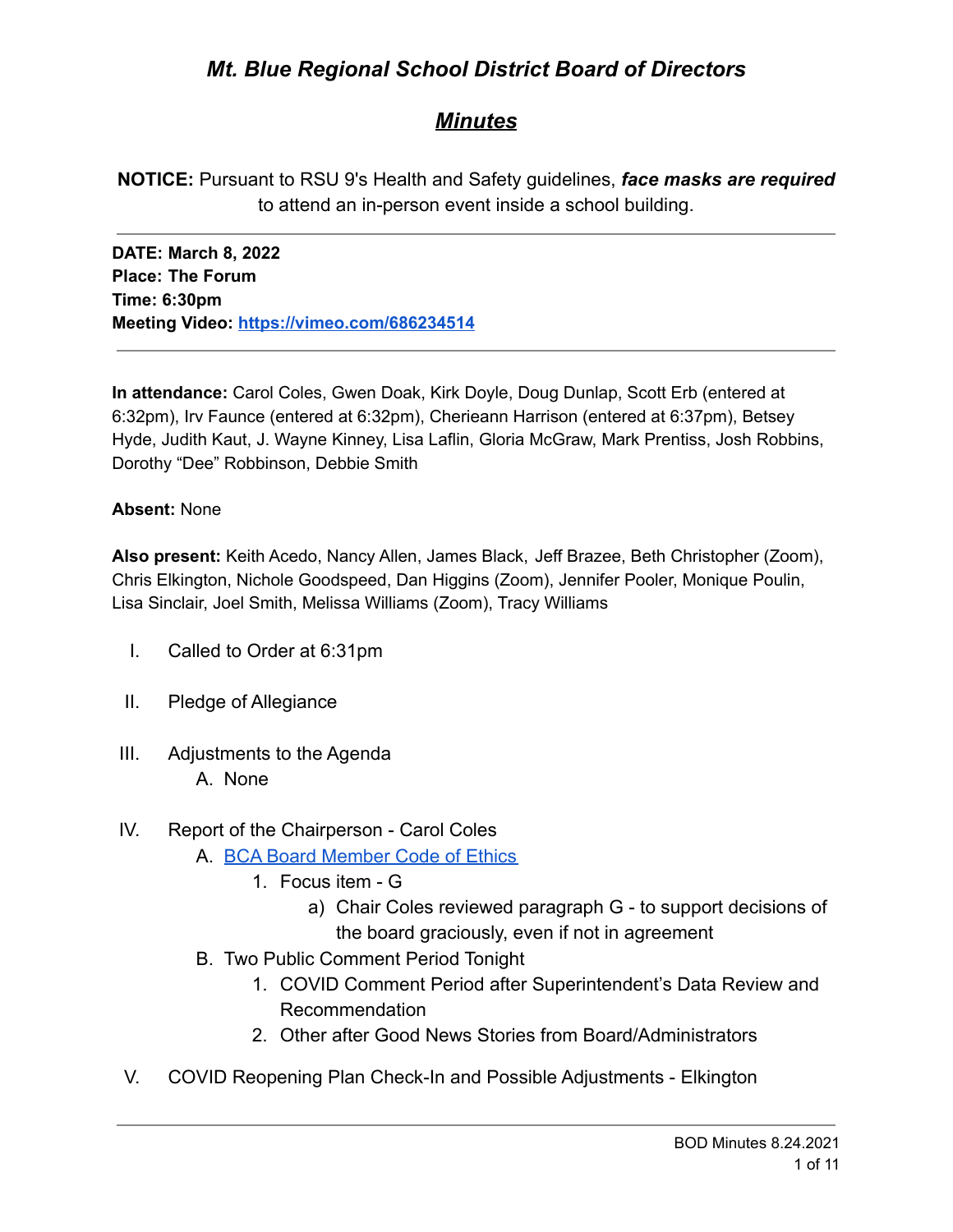- A. Data Review
	- 1. No questions from the board on the data review
- B. [Superintendent's Recommendation](https://drive.google.com/file/d/1Cr3zeDRIuhuKHe2hwiSkCfVD4ZZYdYuv/view?usp=sharing)

# **Two-Phase Approach**

# **Phase One**

- **Change** from Universal Masking to **Masking Optional** (based on local data) in school and on buses
- **Continue**:
	- To ask parents, staff and students **to follow the daily health screener before heading to school**
	- **With Pooled Testing** for Spring Sports
	- **To recommend** that all students and staff participate in **Pooled Testing**
	- **○** With **increased school building and bus cleaning**
	- **○** With **classroom spacing expectations**
	- **○** With present **lunchroom spacing expectations for Grades PreK - 5**
	- **○ To open windows in classrooms and on buses** whenever the temperature makes it possible
	- **To not allow most during the day visitors into schools until May** while we continue to monitor school and county data and prepare to safely (for students and staff) bring back some of these events and visitors
- **Implement** a **5-day isolation** and quarantine period AND an additional **5-day masking** protocol for students in **grades 6-12** who test positive (*this is current practice for students in grades PreK-5 and a CDC Recommendation)*
- **No outdoor masking**
- **Grades 6-12 return to** non-COVID Breakfast and Lunch expectations
- Schools may look at and return to grade level assemblies with some spacing but avoid full-school assemblies until May 2nd
- Give the Superintendent the authority **to return to universal making at an individual school and the buses they ride** for a two-week incubation period if there is an increase/outbreak in cases deemed concerning by ME CDC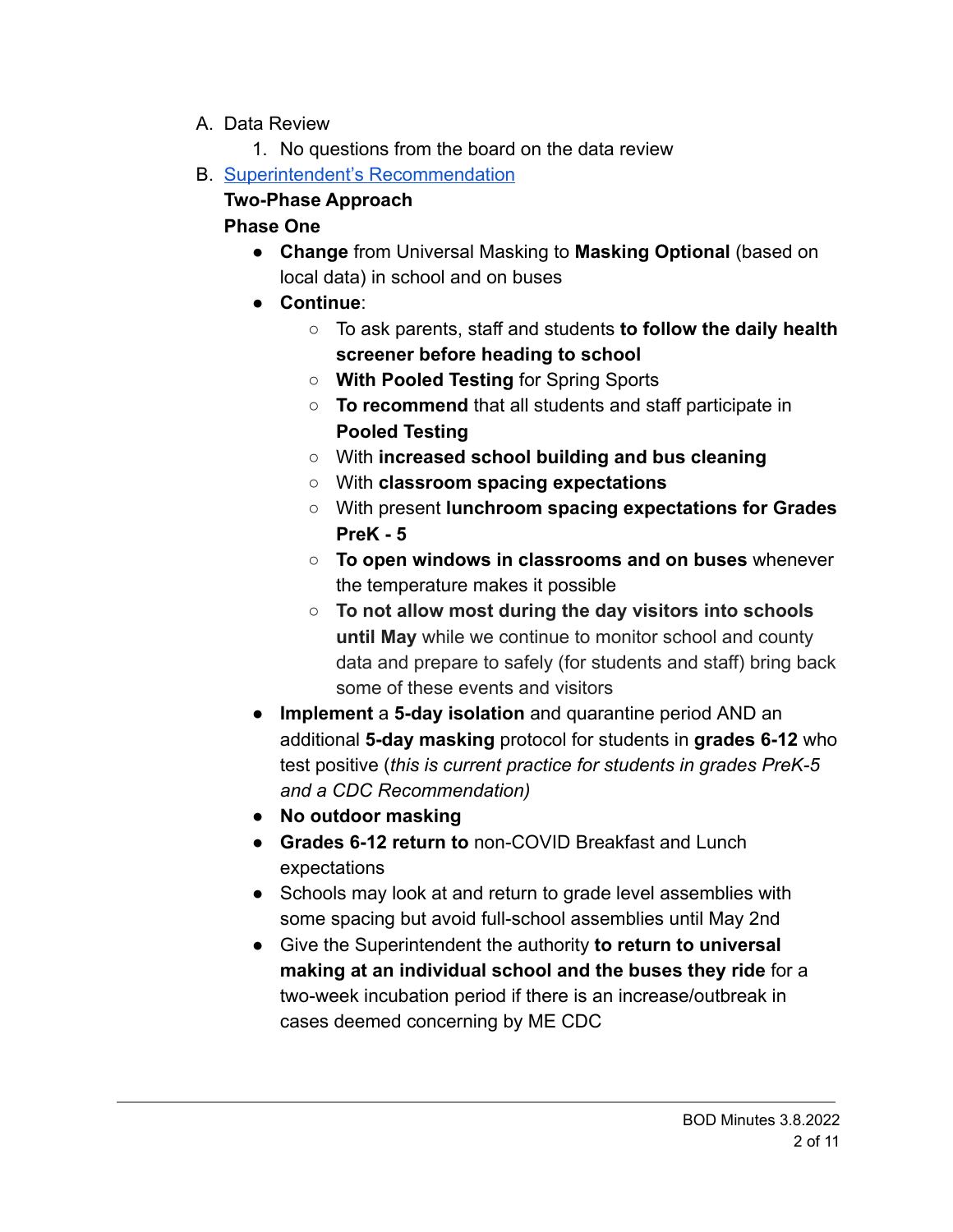- **Contact tracing will not be reinstated**. If none of the following *exemptions* are met, only those with reported exposure outside of school will quarantine.
	- *○ Exemptions*
		- Covid-19 in the last 90 days
		- Fully vaccinated
		- Participates in pooled testing

## **Phase Two**

- We will come back to the Board at their April 12th meeting with a draft plan for visitors and events to begin May 2nd if our county continues in Medium or moves to Low per ME CDC and Federal CDC guidance.
	- **Inside the school, after school events** such as concerts and parent nights following the Pod format that athletics has been using
	- **Daytime school visitors -** we will continue to monitor school and county data and prepare to safely (for students and staff) bring back some of these visitors, hopefully by May 2, 2022.

Discussion was heard that there is no local data specifically stating that any of our schools would not be able to be masking optional tomorrow.

# **Next Steps and Safety Protocols**

- $\triangleright$  RSU 9 is securing fit-tested N95 masks for staff (based on their request)
- $>$  KN95 masks will continue to be made available for all RSU 9 staff
- $\triangleright$  KN95 masks will be made available to students (based on parent or their request)
- $\triangleright$  Principals and quidance counselors will develop talking points to review with students around the two-phase plan and the importance of showing support and respect for mask choice with classmates
- $\triangleright$  Principals and quidance counselors will visit classrooms or meet with grade levels (Grades 6-12) to discuss the two-phase plan and the importance of showing support and respect for mask choice with classmates.
- $\triangleright$  Negative student-to-student comments towards students who either choose not to wear masks or choose to continue to wear masks will not be tolerated and depending on the context will be considered either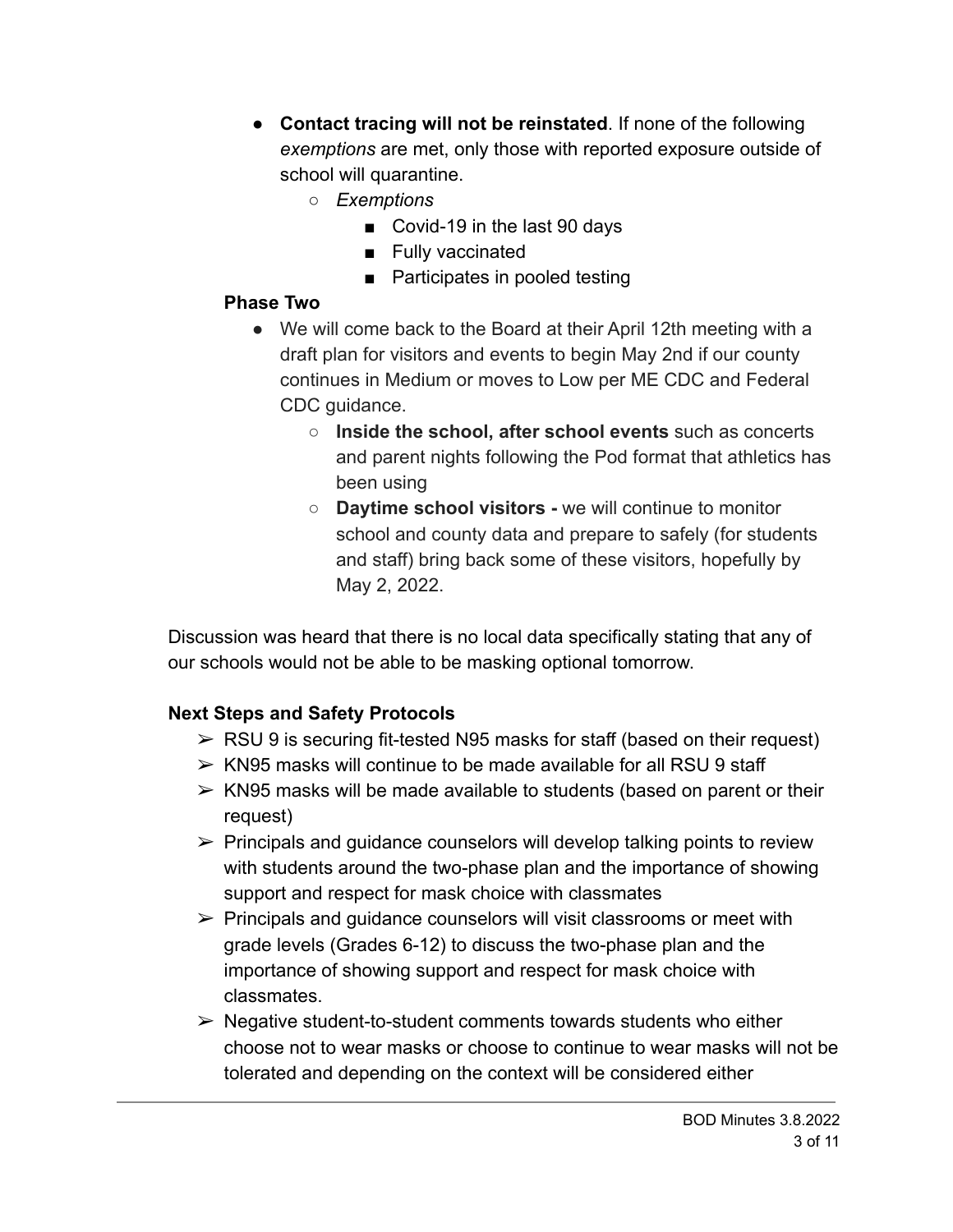BULLYING or HARASSMENT and will receive immediate and age-appropriate consequences.

- C. Public Comment One
	- 1. Review by Chair Coles reviewed the guidelines and policy for Public Comment

| Motion to extend public<br>comment by 30 minutes | Yeas: Carol Coles, Gwen<br>Doak, Kirk Doyle, Doug<br>Dunlap, Scott Erb, Irv<br>Faunce, Cherieann Harrison,<br>Betsey Hyde, Judith Kaut, J.<br>Wayne Kinney, Lisa Laflin,<br>Gloria McGraw, Mark<br>Prentiss, Josh Robbins,<br>Dorothy "Dee" Robbinson, | Motion: Kirk Doyle<br>Seconded: Cherieann<br>Harrison<br>Motion: Approved |
|--------------------------------------------------|--------------------------------------------------------------------------------------------------------------------------------------------------------------------------------------------------------------------------------------------------------|---------------------------------------------------------------------------|
|                                                  | Debbie Smith<br>Nays: None<br>Abstained: None<br>Vote: 16:0:0 (1001:0:0)                                                                                                                                                                               |                                                                           |

No discussion was heard.

- a) Shawn Quimby, Starks Supports free choice in masking and does not support the request for Supt. to implement masking at a school or bus if conditions change.
- b) Matt Allen, Wilton Supports choice in masking.
- c) Alexander Creznik, Farmington Supports choice in masking; does not support request for Supt. to implement masking at a school or bus, should only be a board decision
- d) Sarah Abbott Pinkham, New Sharon Supports family choice in masking.
- e) Dalton Fagan, New Sharon Supports masking as a parent's choice.
- f) Carla Fitch, Wilton Voiced concerns over staff singling her student out because of his masking and to end masking.
- g) Kathyann Boulay, Farmington Have compassion, empathy, and understanding for all students.
- h) Robert Geisser, Industry We need to do better for our students.
- i) Amy Ward, Farmington Let our children be children.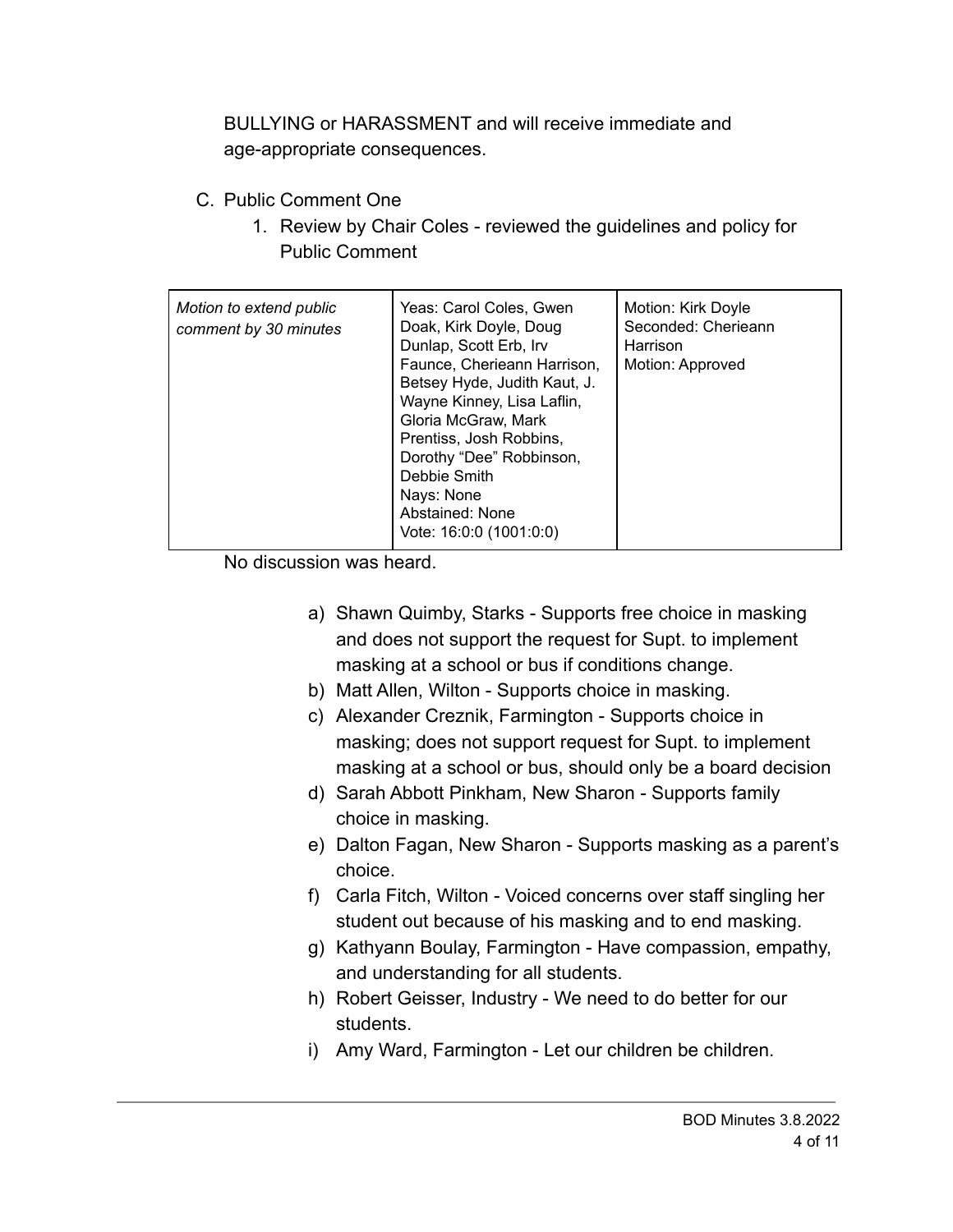j) Joseph MacConnell, Farmington - Time to move on. Masks don't work.

| Motion to extend public<br>comment 10 minutes | Yeas: Carol Coles, Gwen<br>Doak, Kirk Doyle, Doug<br>Dunlap, Scott Erb, Irv<br>Faunce, Cherieann Harrison,<br>Betsey Hyde, Judith Kaut, J.<br>Wayne Kinney, Lisa Laflin,<br>Gloria McGraw, Mark<br>Prentiss, Josh Robbins,<br>Dorothy "Dee" Robbinson,<br>Debbie Smith<br>Nays: None | Motion: Kirk Doyle<br>Seconded: Debbie Smith<br>Motion: Approved |
|-----------------------------------------------|--------------------------------------------------------------------------------------------------------------------------------------------------------------------------------------------------------------------------------------------------------------------------------------|------------------------------------------------------------------|
|                                               | Abstained: None<br>Vote: 16:0:0 (1001:0:0)                                                                                                                                                                                                                                           |                                                                  |

No discussion was heard.

- k) Jesse Sillanpaa, Industry Concerns for mental health issues masks are causing students. Supports free choice in masking.
- l) Garren Jewett, New Vineyard Questioning why people who don't have children in the district are making decisions for our children.
- m) Hank Washburn, New Sharon Appreciates the cautious approach the district has taken over the past two years.
- n) Bryan Williamson, Farmington Falls Unfitted face masks don't work.
- D. Board Review and Discussion

| Motion to accept the<br>superintendent's<br>recommended changes to the<br>RSU 9 COVID Plan, effective<br>immediately | Yeas: Carol Coles, Gwen<br>Doak, Kirk Doyle, Doug<br>Dunlap, Scott Erb, Irv<br>Faunce, Cherieann Harrison,<br>Betsey Hyde, Judith Kaut, J.<br>Wayne Kinney, Lisa Laflin,<br>Gloria McGraw, Mark<br>Prentiss, Josh Robbins,<br>Dorothy "Dee" Robbinson,<br>Debbie Smith<br>Nays: None<br>Abstained: None<br>Vote: 16:0:0 (1001:0:0) | Motion: Kirk Doyle<br>Seconded: Cherieann<br>Harrison<br>Motion: Approved |
|----------------------------------------------------------------------------------------------------------------------|------------------------------------------------------------------------------------------------------------------------------------------------------------------------------------------------------------------------------------------------------------------------------------------------------------------------------------|---------------------------------------------------------------------------|
|----------------------------------------------------------------------------------------------------------------------|------------------------------------------------------------------------------------------------------------------------------------------------------------------------------------------------------------------------------------------------------------------------------------------------------------------------------------|---------------------------------------------------------------------------|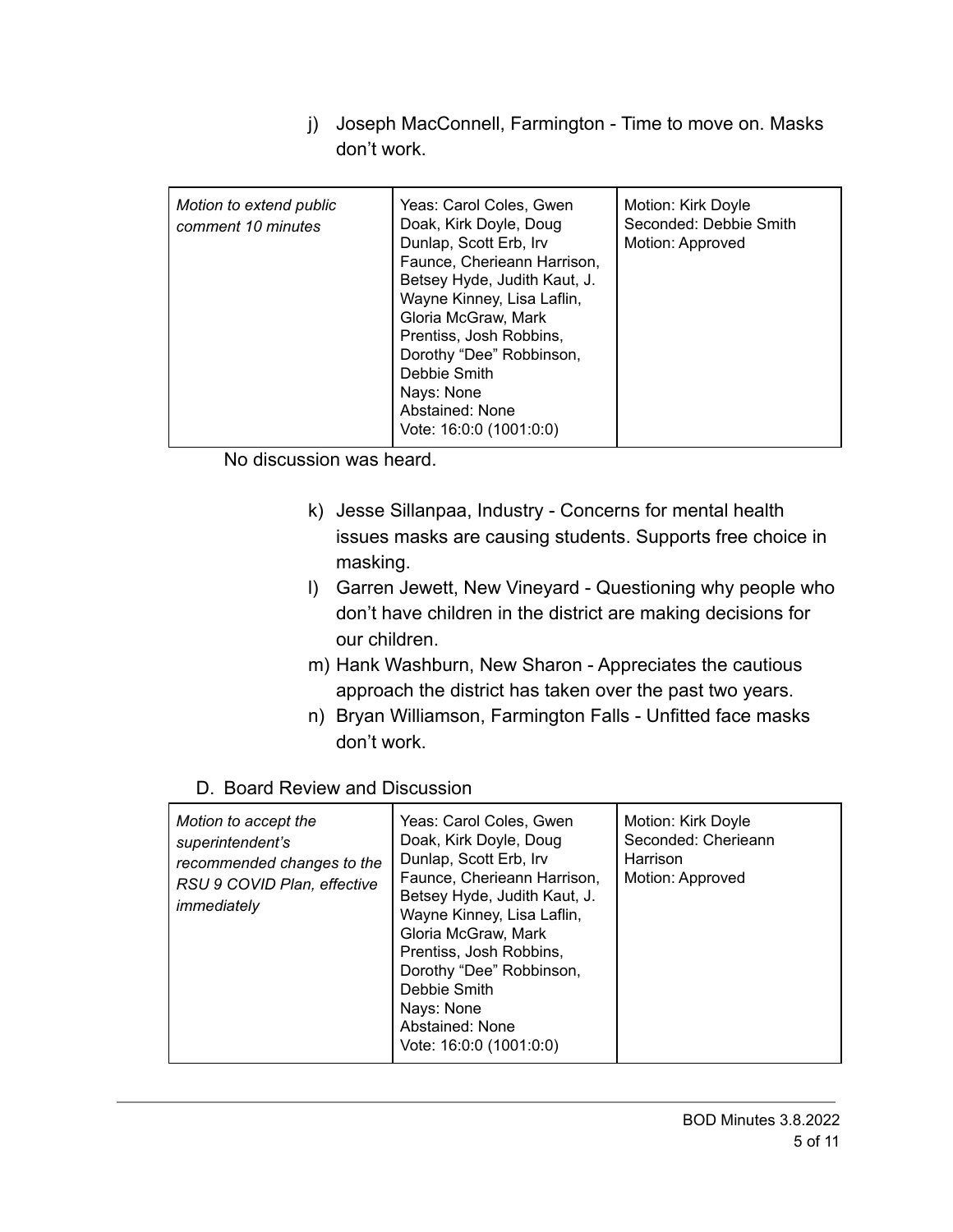Discussion was heard about the difficulties during the past two years, especially for those with children, was acknowledged by the Board.

Recess from 7:40pm - 7:52pm

- VI. Communications
	- A. The March 4, 2022 Morning Meeting w/Legislators was postponed due to lack of availability by legislators. Hope to reschedule later this spring.
	- B. RSU 9 Staff Members of the Month for February 2022
		- 1. Support Staff Joyce Smiley, Bus Driver/Custodian, MBMS, CCHS
		- 2. Professional Staff Kathryn Clement, RN, School Nurse, WGM
- VII. Good news stories from the Board or Administrators
	- A. Josh Robbins, Vienna Nordic Eastern High School Championship Team was selected recently and 8 of the 24 spots are girls from the MBHS team; members from both MBHS girls and boys teams were selected for the Northeast U16 ski team
	- B. Cheriann Harrison, Wilton Gymnastics has returned to AHS, nice to see it; Melissa Williams was recently recognized as one of the women leaders in CTE in the state
	- C. Chris Elkington, superintendent New Forwarder in Forestry Program; Mid-Maine Youth Orchestra, Mt. Blue students dominate membership and Hope Chernesky has been the Concertmaster for three years. Wow! Mt. Blue Blue Crew is competing this weekend at Thomas College.
	- D. Kirk Doyle, Farmington Hope's talent is amazing. Good to see most of your faces.
	- E. Lisa Laflin, New Vineyard Kudos to Hope Chernesky and others. Went to the concert and believes MMYO concert is still available online.
	- F. Monique Poulin, MBHS principal MMYO concerts were live-streamed, possibly on YouTube; theater performance Friday night, another one coming up in early May.
	- G. James Black, MBMS principal One-act play on Friday. Franklin County Spelling Bee champion is from MBMS, Elizabeth Strickland. She will be competing in the State Championship at USM on March 19th
	- H. 6-12 administrators today worked on the language that needs to be used about being respectful of masking choices made by all students and staff.

VIII. Public Comment Two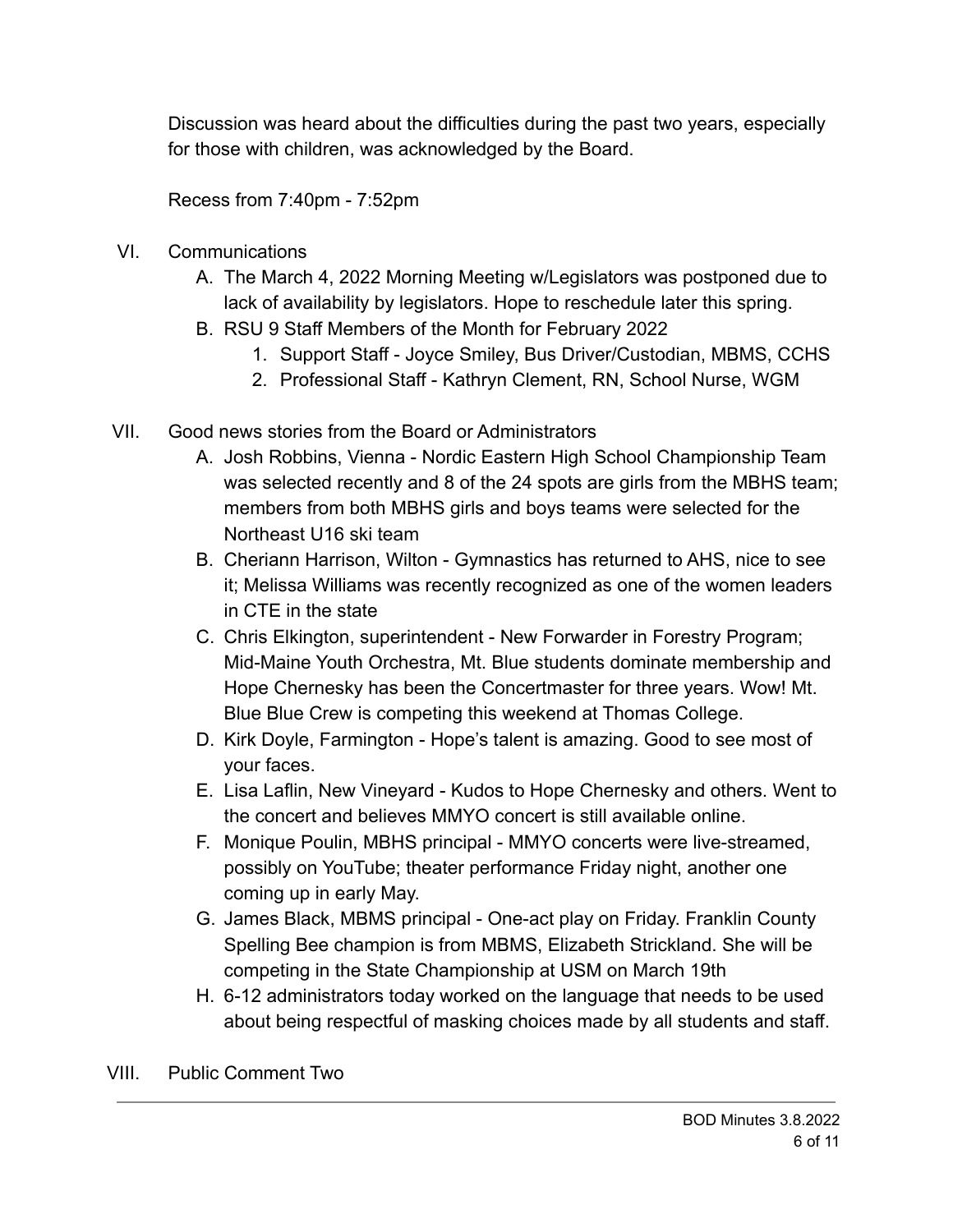- A. None
- IX. [Superintendent's Report](https://drive.google.com/file/d/1GOBk2jkElI061g90XJBipK0S0Ba-oXhh/view?usp=sharing9ScyPJ11roCaeKn1L8hT8/edit?usp=sharing) Christian Elkington
	- A. New Hires, Transfers, Resignations, and Retirements
		- 1. Board members thanked Cindy Dixon for her years of service; she is leaving the district after many years. Board members also acknowledged long-term employees who are retiring at the end of the school year, such as Matt Allen who was at tonight's meeting.
	- B. Budget Meeting Reminders
	- C. FY20 Title I Summer Reallocation Grant
	- D. A few celebrations
- X. Presentations
	- A. Strategic Planning Next Steps: Drafting Mission & Vision Strategic Planning Committee Chair Lisa Laflin
		- 1. [Mission Vision Presentation](https://drive.google.com/file/d/1iLnFiG9tbeC3XCzJGpcRkjwZQzvmTcqZ/view?usp=sharing)
		- 2. [Agenda for 2/10/22 Meeting](https://drive.google.com/file/d/1bVlou3whYGBo4XNjTg3KcAVcqq_7gylZ/view?usp=sharing)
		- 3. [Strategic Planning Committee Charge](https://drive.google.com/file/d/1gt3MxQxyViMUaAr7OBsniUFrzuE4r8cl/view?usp=sharing)
		- 4. [Data Themes from 2/2/22](https://drive.google.com/file/d/187PRUUuK87O4eLk7e6XCm79leSOwWyEi/view?usp=sharing)
		- 5. [Mission/Vision Traits](https://drive.google.com/file/d/10x542xZ52SYr9Fm_3d72FfaWm8m1FGQw/view?usp=sharing)

Chair Laflin described the process and timeline used for collecting input from our ten communities and the timeline to complete the work.

A special thank you to Lisa Laflin for all the work she has been doing as Chair of the Strategic Planning Committee from Board Chair Coles.

\*\*\*Budget Committee Update - Gloria McGraw has replaced Wayne Kinney on the Budget Committee. The full-day budget workshop (Day 1 presentation) has been postponed. The Committee will meet for full-day presentations at the Mt. Blue Campus Forum on March 17 and now on 24 (9:00am - 4:00pm) - all board members are welcome and encouraged to attend the meetings.

| Motion to extend the meeting<br>until 9:00pm, if needed. | Yeas: Carol Coles, Gwen<br>Doak, Kirk Doyle, Doug<br>Dunlap, Scott Erb, Irv<br>Faunce, Cherieann Harrison,<br>Betsey Hyde, Judith Kaut, J.<br>Wayne Kinney, Lisa Laflin, | Motion: Cherieann Harrison<br>Seconded: Wayne Kinney<br>Motion: Passed |
|----------------------------------------------------------|--------------------------------------------------------------------------------------------------------------------------------------------------------------------------|------------------------------------------------------------------------|
|----------------------------------------------------------|--------------------------------------------------------------------------------------------------------------------------------------------------------------------------|------------------------------------------------------------------------|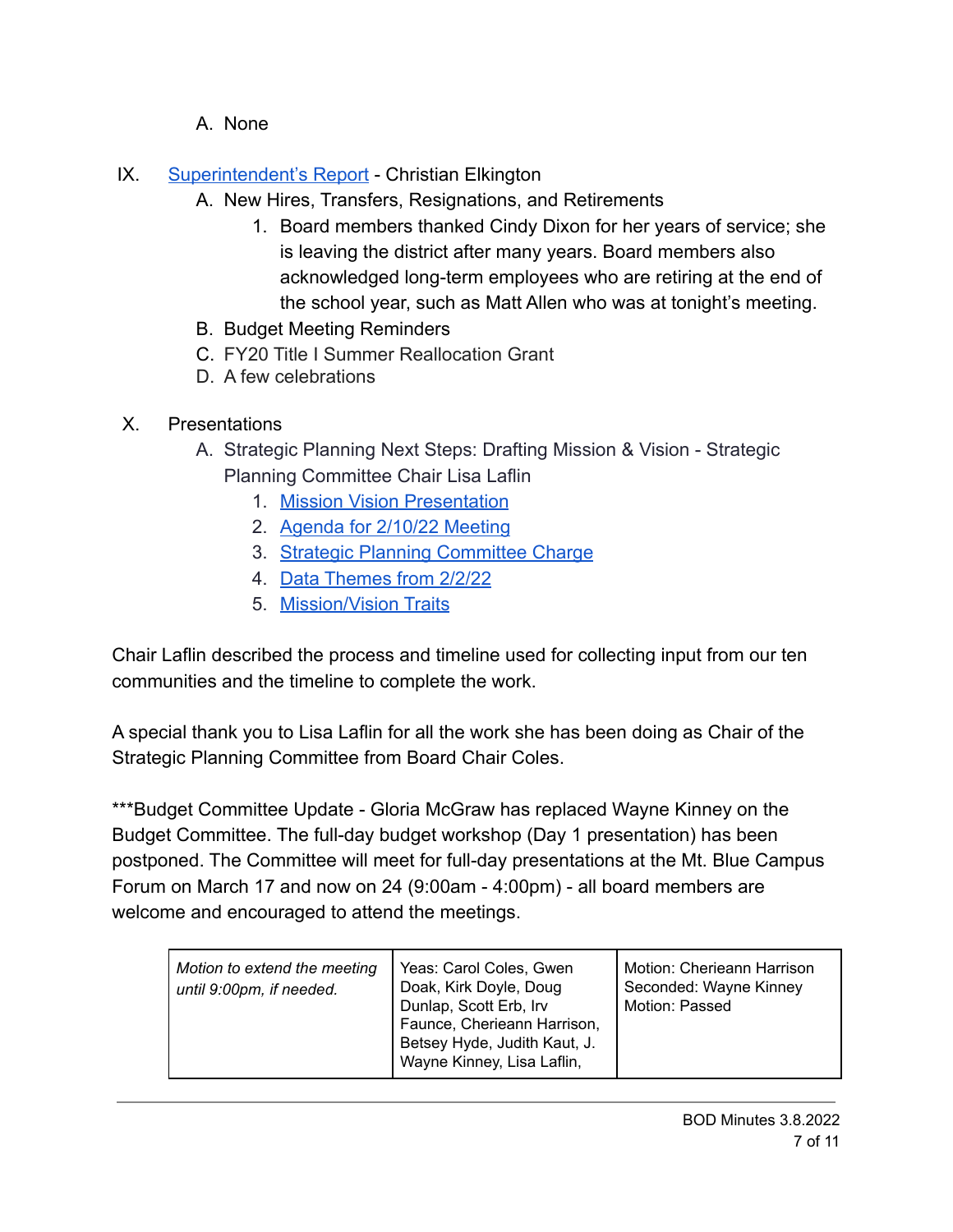No discussion was heard.

# XI. Consent Agenda

- A. Minutes from [February 15, 2022](https://drive.google.com/file/d/1jl5vyke7qCAURJ2aWPN7BVI6ByUKcDXj/view?usp=sharing)
- B. Committee Report Outs and Minutes
	- 1. Operations Committee [March 1, 2022](https://drive.google.com/file/d/1HUXc7HCBqABMfOyiwZNyQXGgFjPEov5b/view?usp=sharing)
	- 2. Personnel & Finance [March 1, 2022](https://drive.google.com/file/d/1s2Tp9nftC7iRDFwG7eclQ8H2xlm1nvaG/view?usp=sharing)
	- 3. Educational Policy [March 1, 2022](https://drive.google.com/file/d/1RrHAGUJq8T0OF5gMTGNQ2_sOgWMbIWVH/view?usp=sharing)

| Yeas: Carol Coles, Gwen<br>Motion to approve the<br>Doak, Kirk Doyle, Doug<br>consent agenda.<br>Dunlap, Scott Erb, Irv<br>Faunce, Cherieann Harrison,<br>Betsey Hyde, Judith Kaut, J.<br>Wayne Kinney, Lisa Laflin,<br>Gloria McGraw, Mark<br>Prentiss, Josh Robbins,<br>Dorothy "Dee" Robbinson,<br>Debbie Smith<br>Nays: None<br>Abstained: None<br>Vote: 16:0:0 (1001:0:0) | Seconded: Gwen Doak<br>Motion: Passed |
|--------------------------------------------------------------------------------------------------------------------------------------------------------------------------------------------------------------------------------------------------------------------------------------------------------------------------------------------------------------------------------|---------------------------------------|
|--------------------------------------------------------------------------------------------------------------------------------------------------------------------------------------------------------------------------------------------------------------------------------------------------------------------------------------------------------------------------------|---------------------------------------|

No discussion was heard.

## XII. New Business

- A. [2022-2023 Calendar Draft](https://drive.google.com/file/d/1w0ROCyhy2nDwaPZqj-tdcCZ7l388cxvU/view?usp=sharing)
- Not for a vote tonight As this is the first time you have seen it. We still have one too many dissimilar days among CTE sending schools. Don't expect a change on our calendar, but that another sending school will change. The calendar will come back to you for a vote on March 22.
- **B.** [Budget Presentation Template](https://drive.google.com/file/d/1vBZ3AakhtJ0j5WoD_JlFBBqO-XgCY-rh/view?usp=sharing)
- The draft template of what the building level budget presentations will include was shared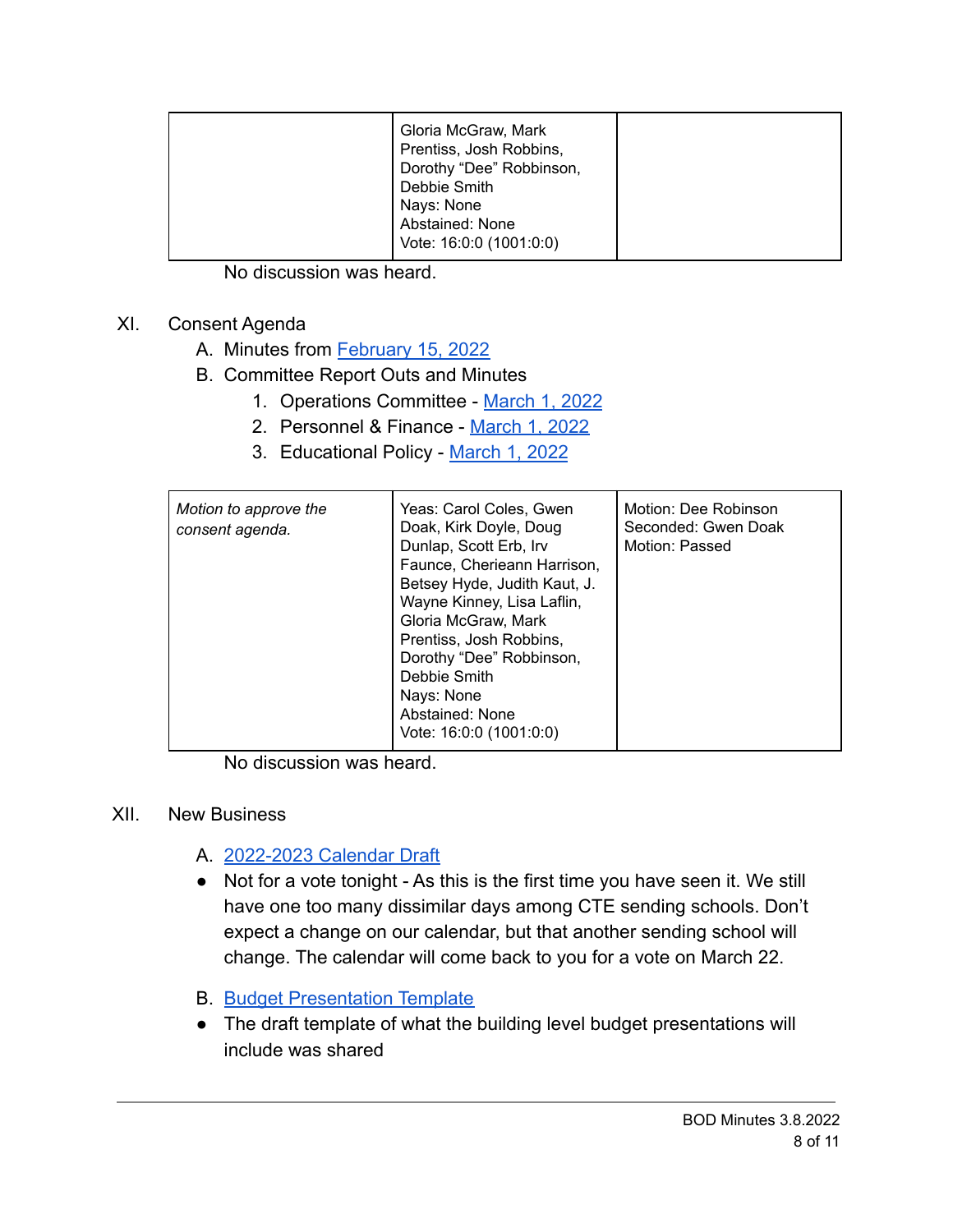| Motion to approve the New<br>Hires, Transfers,<br>Resignations, and<br>Retirements as presented in<br>the Superintendent's Report.<br>Teena Gusler - Sp.<br>$\bullet$<br>Ed. Teacher - Mallett<br>Makenzie Hart -<br>$\bullet$<br>Social Worker (DT) -<br>Mallett<br>Victoria Petersen -<br>$\bullet$<br><b>SLP</b> - District | Yeas: Carol Coles, Gwen<br>Doak, Kirk Doyle, Doug<br>Dunlap, Scott Erb, Irv<br>Faunce, Cherieann Harrison,<br>Betsey Hyde, Judith Kaut, J.<br>Wayne Kinney, Lisa Laflin,<br>Gloria McGraw, Mark<br>Prentiss, Josh Robbins,<br>Dorothy "Dee" Robbinson,<br>Debbie Smith<br>Nays: None<br>Abstained: None<br>Vote: 16:0:0 (1001:0:0) | Motion: Dee Robinson<br>Seconded: Lisa Laflin<br>Motion: Passed |
|--------------------------------------------------------------------------------------------------------------------------------------------------------------------------------------------------------------------------------------------------------------------------------------------------------------------------------|------------------------------------------------------------------------------------------------------------------------------------------------------------------------------------------------------------------------------------------------------------------------------------------------------------------------------------|-----------------------------------------------------------------|

C. Approval of New Hires, Transfers, Resignations, and Retirements

Discussion - kudos to attracting new professional staff to the district mid-year. Frontline online application tracking system is live. Question made about moving this section of the agenda back to the Consent Agenda.

XIII. Executive Session pursuant to 1 M.R.S.A. § 405(6)(A) Employment of officials/appointees/employees

| <b>Motion to enter Executive</b><br>Session pursuant to 1<br>$M.R.S.A.$ § 405(6)(A) to<br>discuss the employment of<br>officials/appointees/employees | Yeas: Carol Coles, Gwen<br>Doak, Kirk Doyle, Doug<br>Dunlap, Scott Erb, Irv<br>Faunce, Cherieann Harrison,<br>Betsey Hyde, Judith Kaut, J.<br>Wayne Kinney, Lisa Laflin,<br>Gloria McGraw, Mark<br>Prentiss, Josh Robbins,<br>Dorothy "Dee" Robbinson,<br>Debbie Smith<br>Nays: None<br>Abstained: None<br>Vote: 16:0:0 (1001:0:0) | Motion: Cherieann Harrison<br>Seconded: Kirk Doyle<br>Motion: Passed |
|-------------------------------------------------------------------------------------------------------------------------------------------------------|------------------------------------------------------------------------------------------------------------------------------------------------------------------------------------------------------------------------------------------------------------------------------------------------------------------------------------|----------------------------------------------------------------------|
|-------------------------------------------------------------------------------------------------------------------------------------------------------|------------------------------------------------------------------------------------------------------------------------------------------------------------------------------------------------------------------------------------------------------------------------------------------------------------------------------------|----------------------------------------------------------------------|

## Time Entered: 8:34pm

## Time Exited: 8:43pm

| Motion to approve the leave | Yeas: Carol Coles, Gwen | Motion: Cherieann Harrison |
|-----------------------------|-------------------------|----------------------------|
| of absence request as       | Doak, Kirk Doyle, Doug  | Seconded: Debbie Smith     |
|                             |                         |                            |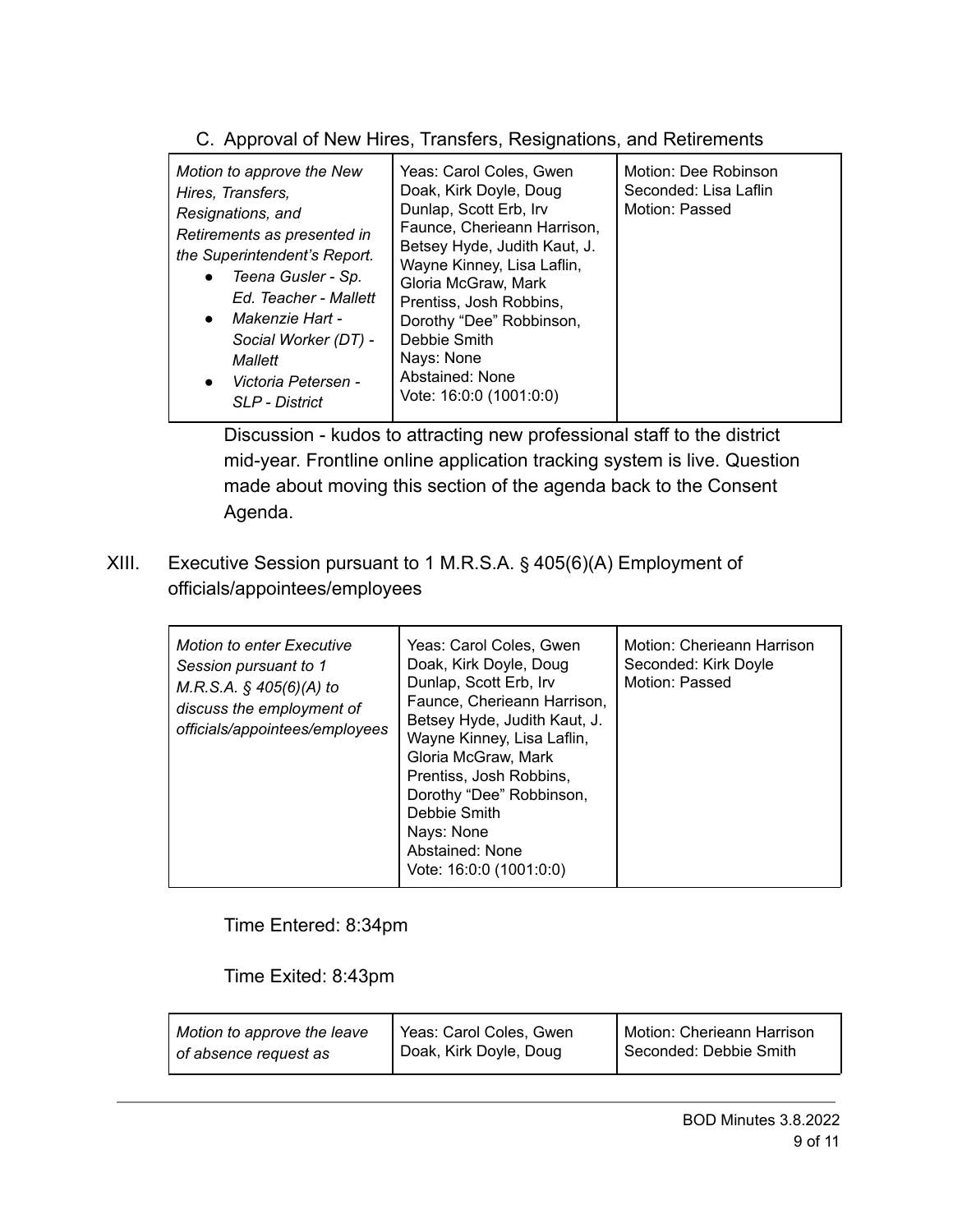| presented to the board for<br>employee A. | Dunlap, Scott Erb, Irv<br>Faunce, Cherieann Harrison,<br>Betsey Hyde, Judith Kaut, J.<br>Wayne Kinney, Lisa Laflin,<br>Gloria McGraw, Mark<br>Prentiss, Josh Robbins,<br>Dorothy "Dee" Robbinson,<br>Debbie Smith<br>Nays: None<br>Abstained: None<br>Vote: 16:0:0 (1001:0:0) | Motion: Passed |
|-------------------------------------------|-------------------------------------------------------------------------------------------------------------------------------------------------------------------------------------------------------------------------------------------------------------------------------|----------------|
|-------------------------------------------|-------------------------------------------------------------------------------------------------------------------------------------------------------------------------------------------------------------------------------------------------------------------------------|----------------|

No discussion was heard.

| Motion: Cherieann Harrison<br>Motion to approve the leave<br>Yeas: Carol Coles, Gwen<br>Doak, Kirk Doyle, Doug<br>Seconded: Scott Erb<br>of absence request as<br>Dunlap, Scott Erb, Irv<br>Motion: Passed<br>presented to the board for<br>Faunce, Cherieann Harrison,<br>employee B.<br>Betsey Hyde, Judith Kaut, J.<br>Wayne Kinney, Lisa Laflin,<br>Gloria McGraw, Mark<br>Prentiss, Josh Robbins,<br>Dorothy "Dee" Robbinson,<br>Debbie Smith<br>Nays: None<br>Abstained: None<br>Vote: 16:0:0 (1001:0:0) |  |
|----------------------------------------------------------------------------------------------------------------------------------------------------------------------------------------------------------------------------------------------------------------------------------------------------------------------------------------------------------------------------------------------------------------------------------------------------------------------------------------------------------------|--|
|----------------------------------------------------------------------------------------------------------------------------------------------------------------------------------------------------------------------------------------------------------------------------------------------------------------------------------------------------------------------------------------------------------------------------------------------------------------------------------------------------------------|--|

No discussion was heard.

| Motion to approve the leave<br>of absence request as<br>presented to the board for<br>employee C. | Yeas: Carol Coles, Gwen<br>Doak, Kirk Doyle, Doug<br>Dunlap, Scott Erb, Irv<br>Faunce, Cherieann Harrison,<br>Betsey Hyde, Judith Kaut, J.<br>Wayne Kinney, Lisa Laflin,<br>Gloria McGraw, Mark<br>Prentiss, Josh Robbins,<br>Dorothy "Dee" Robbinson,<br>Debbie Smith<br>Nays: None<br>Abstained: None | Motion: Cherieann Harrison<br>Seconded: Lisa Laflin<br>Motion: Passed |
|---------------------------------------------------------------------------------------------------|---------------------------------------------------------------------------------------------------------------------------------------------------------------------------------------------------------------------------------------------------------------------------------------------------------|-----------------------------------------------------------------------|
|                                                                                                   | Vote: 16:0:0 (1001:0:0)                                                                                                                                                                                                                                                                                 |                                                                       |

No discussion was heard.

XIV. Adjourn